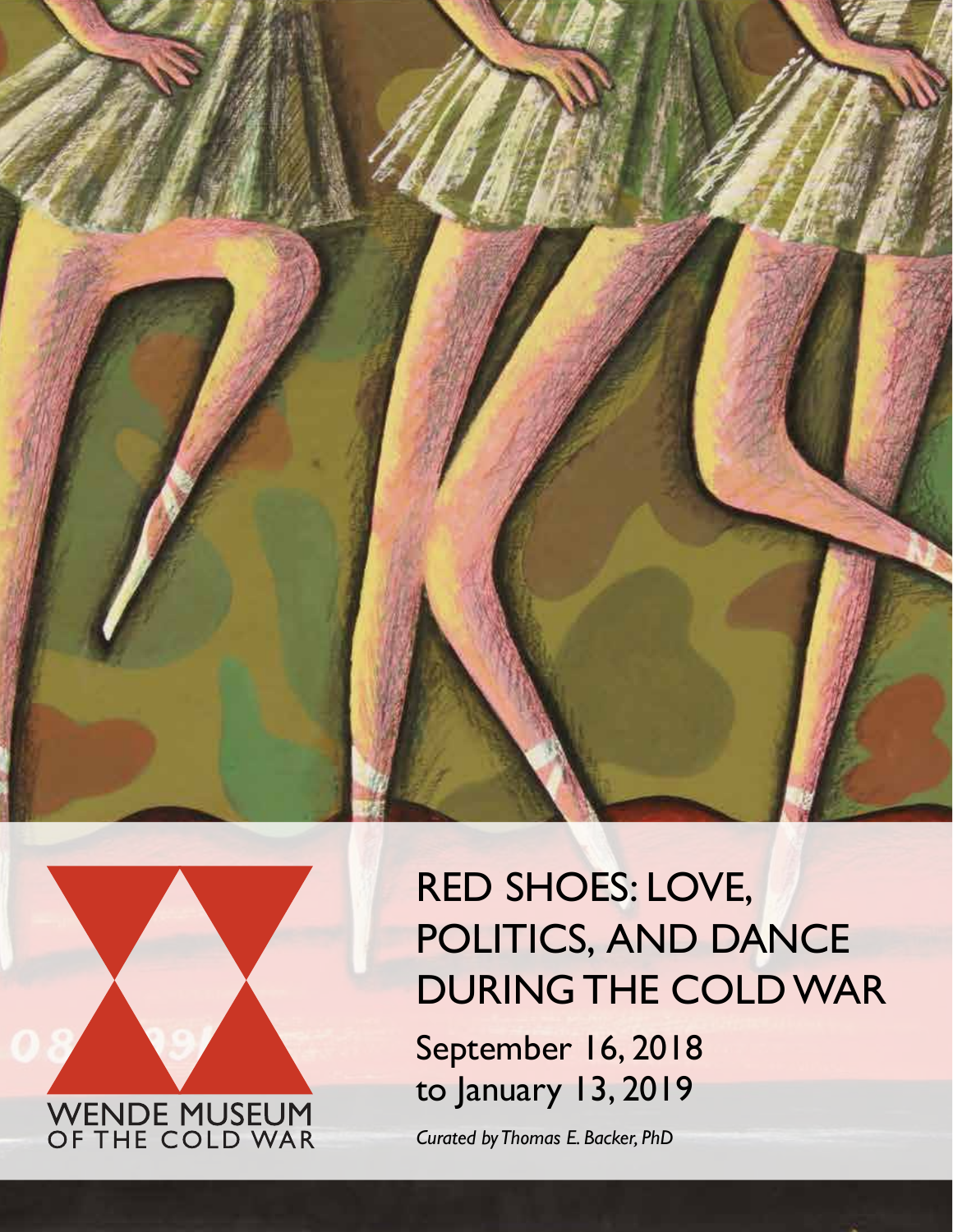

Mikhail Rozhdestvin, *Quiet Please – Rehearsal in Session*, 1991, Soviet Union. Detail on cover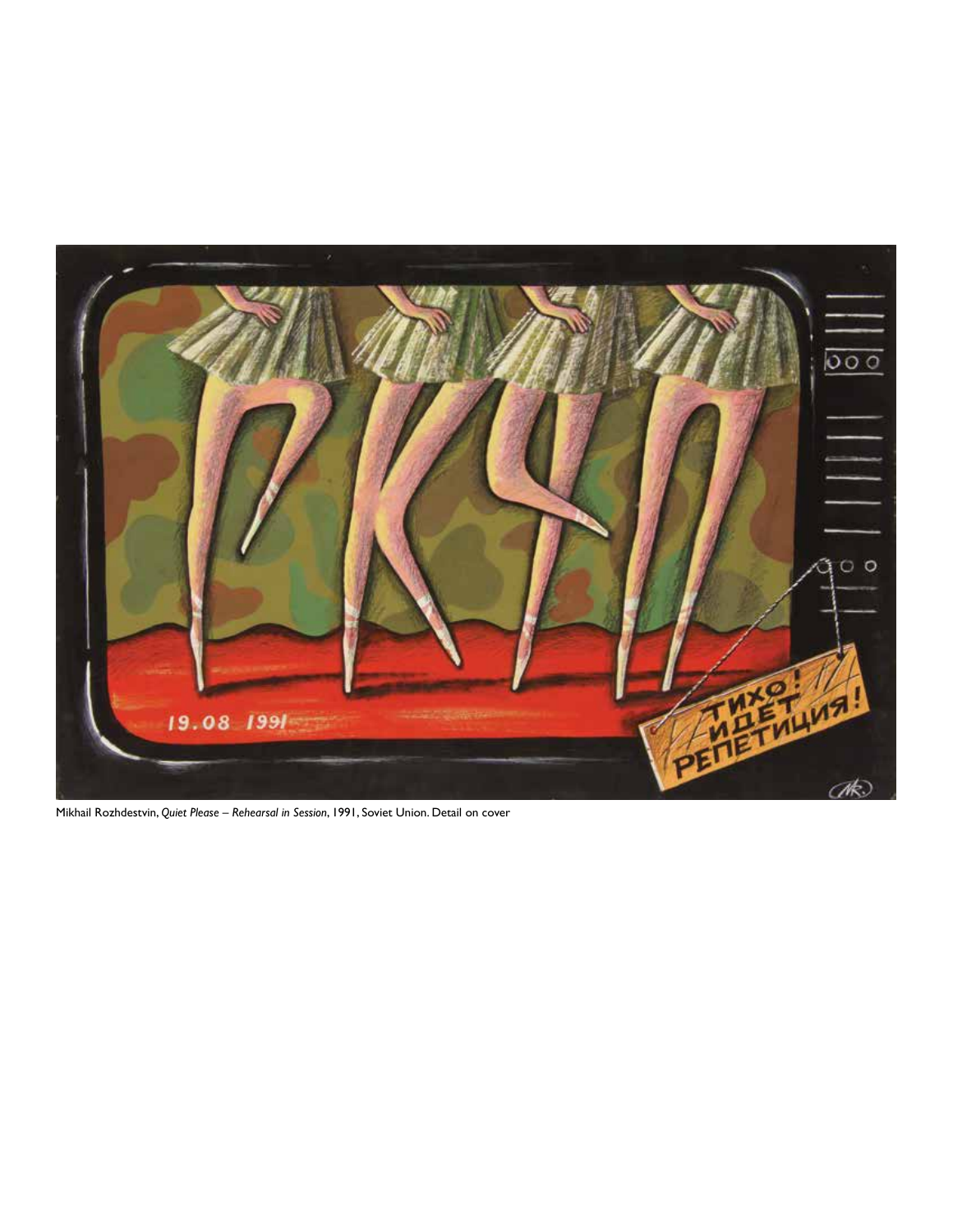

Ballet was part of the high drama of the "cultural Cold War," as the United States and the Soviet Union jockeyed for position during the larger Cold War and attempted to win the allegiances of other nations. Especially in the 1950s and '60s, each side invested considerably in cinema, theatre, music,

dance, and visual arts, and in public relations promoting these creative works. All these efforts were designed to show their side's cultural supremacy. In 1954, President Eisenhower obtained \$5 million from Congress to send American cultural groups abroad — including dance companies — and the Soviets responded by touring national institutions such as the Kirov and Bolshoi ballet troupes.

How did the cultural Cold War affect Soviet and American ballet, and the place of dance in Soviet politics and life? How did they affect the personal stories of two couples dancing across Cold War borders? And as a new Cold War emerges in the 21st century, what lessons might be taken about how cultural exchanges could be helpful – and strategic  $-$  in the present day?



Poster of the classic 1948 film *The Red Shoes* with Moira Shearer and Leonide Massine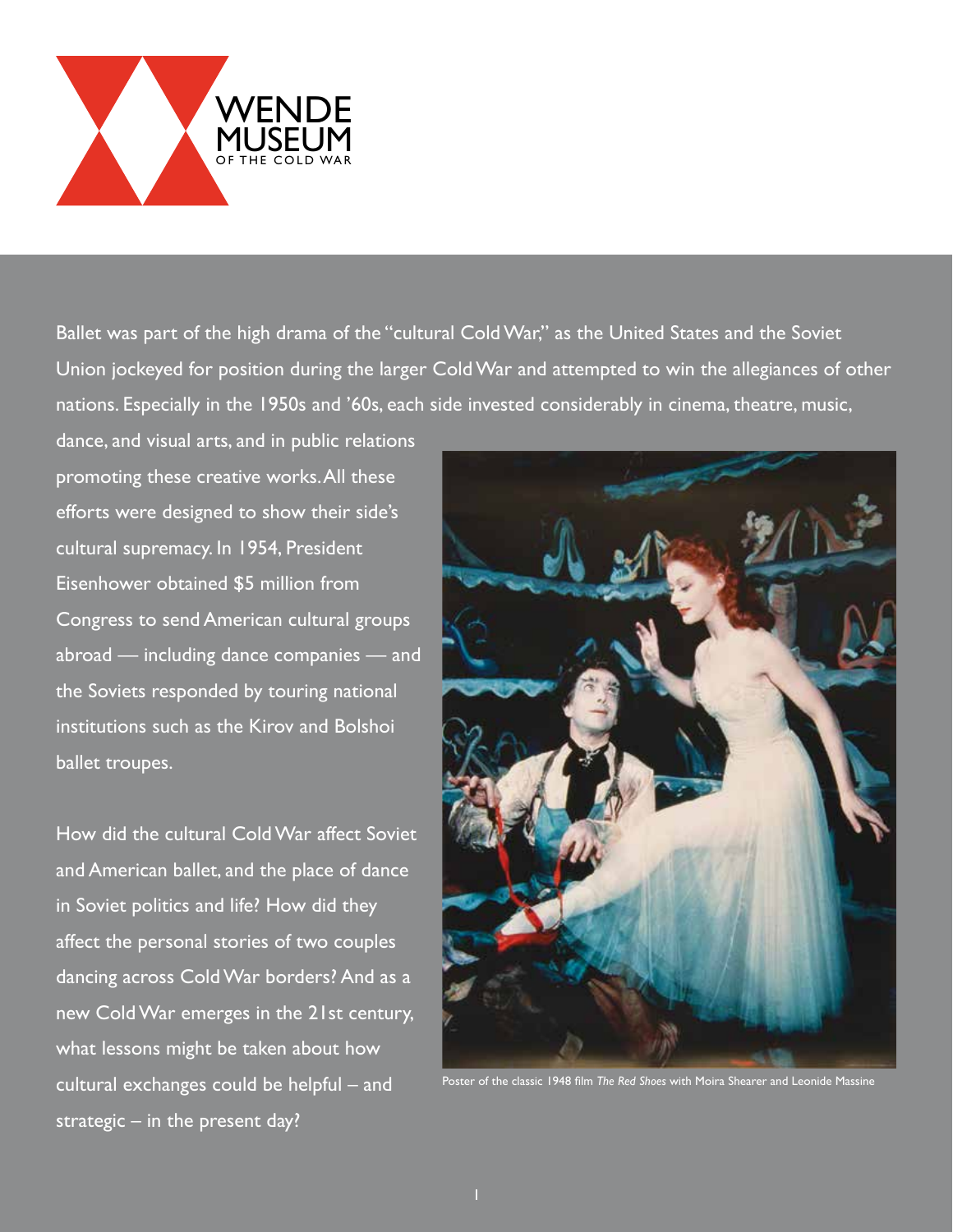## **THE CULTURAL COLD WAR IN CLASSICAL BALLET**

The US-Soviet cultural Cold War has been well documented in books like David Caute's *The Dancer Defects: The Struggle for Cultural Supremacy during the Cold War.* Theater, film, classical music, popular music, painting, sculpture, and ballet all were focal points of the cultural Cold War. For decades after the Bolshevik revolution, there was virtually no official cultural exchange between the two countries. But during the Cold War, both governments saw value in promoting cultural exchanges and began to structure them.



Sculpture bust of Galina Ulanova

Complex negotiations brought tours of ballet companies from both sides, sometimes aided by impresario Sol Hurok. From the Soviet Union came



the Bolshoi in 1959, featuring renowned ballerina Galina Ulanova. This was just the first in a long series of US tours for the Bolshoi.

American Ballet Theatre came to the Soviet Union first, in 1960, headed by legendary dancer Maria Tallchief. They were followed by New York City Ballet in 1962, led by Russian-born choreographer George Balanchine, who was returning to his homeland after an absence of more than 40 years.

Program for the Bolshoi Ballet's June 17, 1975, performance at the Shrine Auditorium, Los Angeles

In the US, performances by

Soviet performing artists sometimes were also the sites of protests by American activists concerned about the poor treatment of Soviet Jews, and other human rights issues.



Future Los Angeles County Supervisor Zev Yaroslavsky handing out flyers at a demonstration at the Shrine Auditorium, Los Angeles, August 1970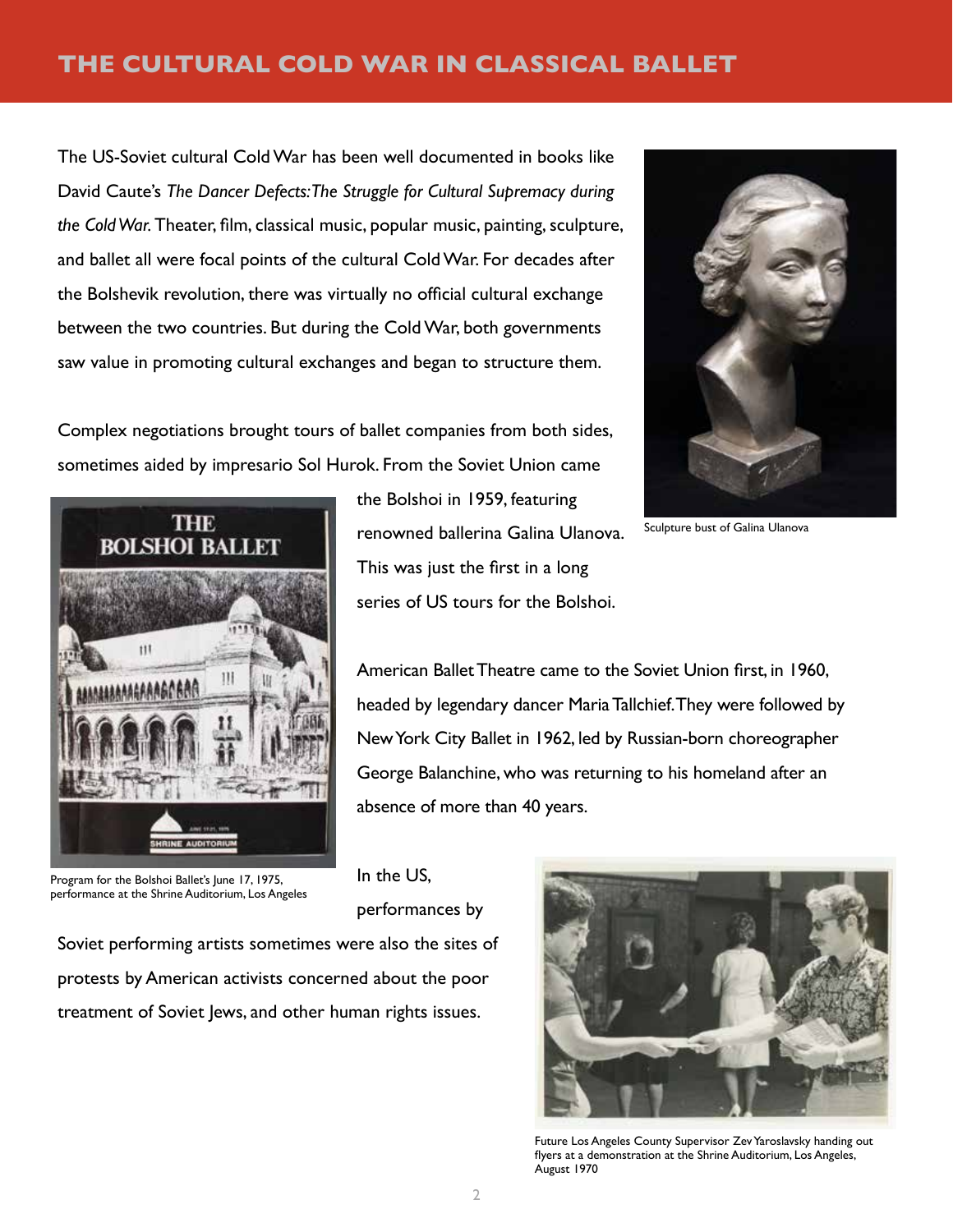In October 1962, the US detected Soviet missiles in Cuba, setting in motion the events now known as the Cuban Missile Crisis. The week before, New York City Ballet arrived in Moscow to begin touring the Soviet Union. Despite all the tensions, NYCB was a great success in each of its tour stops, with sold-out audiences cheering the performances.

At age 23, Kent Stowell had just joined NYCB, and was thrilled to be sent with Balanchine for his 1962 tour of the Soviet Union. He recalls going each day during the Cuban Missile Crisis to the American Embassy in Moscow, to get a newsletter about the status of the crisis as seen by the US State Department, and sharing it with the other dancers.



Martha Swope, *Kent Stowell,* photograph, 1962

Stowell and his wife, Francia Russell, also a NYCB dancer, went on to found Pacific Northwest Ballet in Seattle. In 1988 Russell staged Balanchine's *Theme & Variations* at the Mariinsky Theatre in Leningrad with the Kirov company – an assignment Balanchine had promised to her before his death. Both are still active in



Francia Russell and dancers at the end of a performance of *Theme & Variations*

the dance world, staging ballets for major dance companies.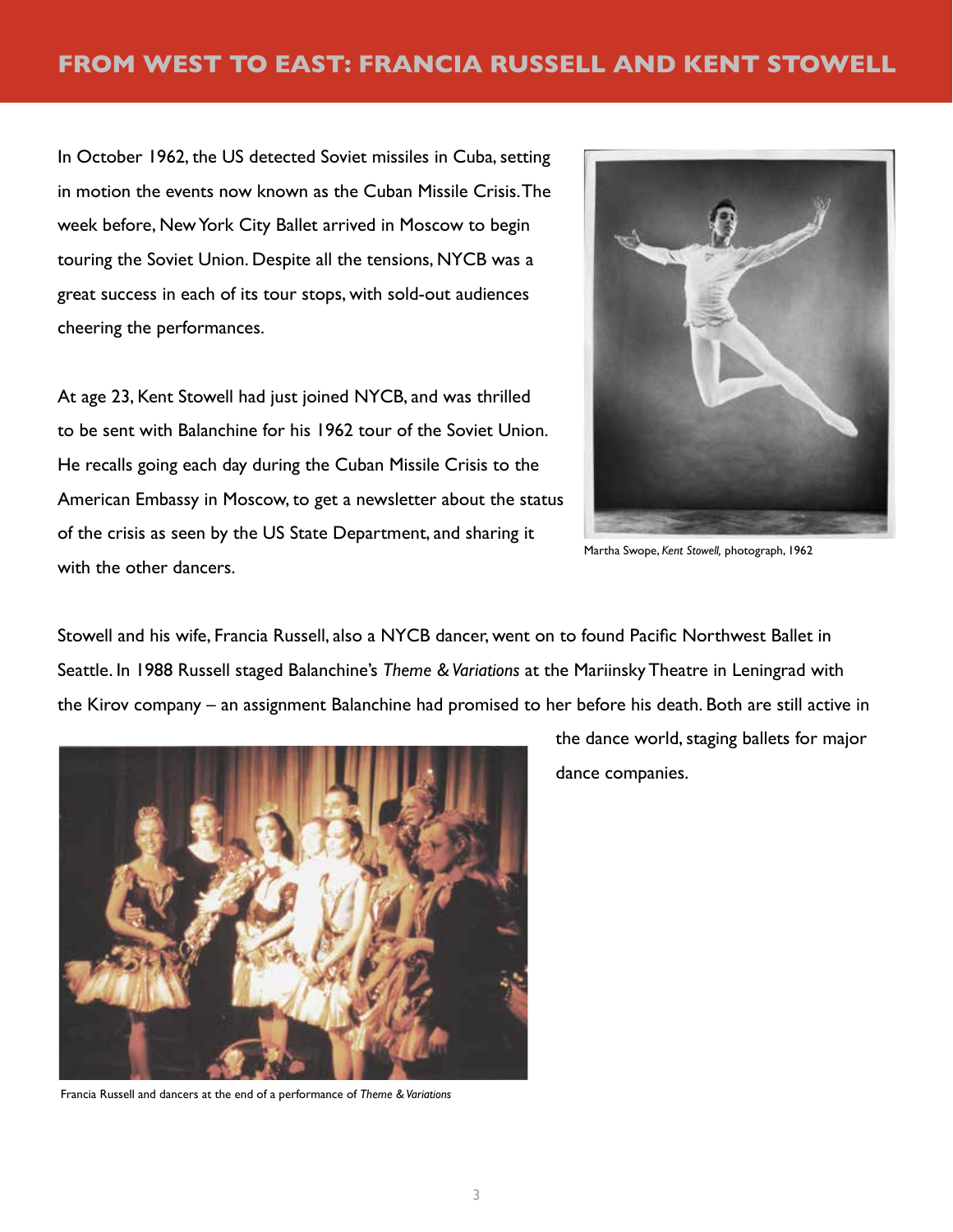

Ludmila Lopukhova, *Legend of Love,* Kirov Ballet, 1972

Ludmila Lopukhova began ballet lessons at age five and entered the Kirov Ballet School at nine. After joining the Kirov Ballet, she was promoted to soloist and danced with other great artists like Valery Panov. She left the Soviet Union after marrying Derek Hart, a British filmmaker and former principal dancer with Ballet Rambert, who had come to the Kirov to make a film for Armand Hammer about the 200th anniversary of the famed company. Lopukhova did not defect – she emigrated legally – and left both to marry and for greater professional opportunity.

In the US, she joined San Francisco Ballet as a principal and danced many leading roles with them. In 1987 she performed *Le Corsaire* and *The Dying Swan* at Armand Hammer's 87th birthday party in Los Angeles. Both Lopukhova and Hart are now retired from dance and living in Taos, New Mexico.



Ludmila Lopukhova and Derek Hart, Hollywood, 1984

| SATURDAY AFTERNOON, MARCH 26, 1986 - 2:00 P.M.<br>WAR MEMORIAL OPERA HOUSE -- SAN FRANCISCO                                                                                                                                                                                                                                                                                                                                                                                                  |                            |
|----------------------------------------------------------------------------------------------------------------------------------------------------------------------------------------------------------------------------------------------------------------------------------------------------------------------------------------------------------------------------------------------------------------------------------------------------------------------------------------------|----------------------------|
| (Rectical)                                                                                                                                                                                                                                                                                                                                                                                                                                                                                   |                            |
| La Fille mal gardée<br>(The Badly Guarded Daughter)<br>(1960)<br>Ballet in Two Acts<br>Music by Ferdinand Herold*<br>Choreography: Frederick Ashton<br>Production directed by John Hart<br>Designer: Osbert Lancaster<br>Lighting design by David K. H. Elliott<br>Consluctor: Denis de Coteau                                                                                                                                                                                               |                            |
| WIDOW SIMONE, a rich farmer. VAL CANIFAROLE<br>ALAIN his sen Commission CRECORY RUSSELL<br>Christopher Stowell and<br><b>COCKEREL and HENS</b><br>Jeannene Fogel, Michelle Roja, Nicole Walton, Jennifer Wilson.<br>Eileen Gerdes, Tittany Heft, Shannon Lilly.<br><b>LISE'S FIGHINDS</b><br>Elizabeth Loscavio, Grace Maduell, Mazdalene Parungan,<br>Marco Carrabba, Batton Parker II. Keith Scheaffer, Marc Sprading<br>VILLAGENOTARY Duncan Cooper<br>NOTARY'S CLERK Christopher Stowell | Katita Waldo, Leslie Young |

INVIRANCISCO INJUIT AINOCIATION **SAN FRANCISCO BALLET** HILGI TOMASSON, ARTISTIC DIRECTOR Willam Christeners<br>tietit Dienter, Emeri

San Francisco Ballet program, March 26, 1988, *La Fille mal gardée,*  with Ludmila Lopukhova in the title role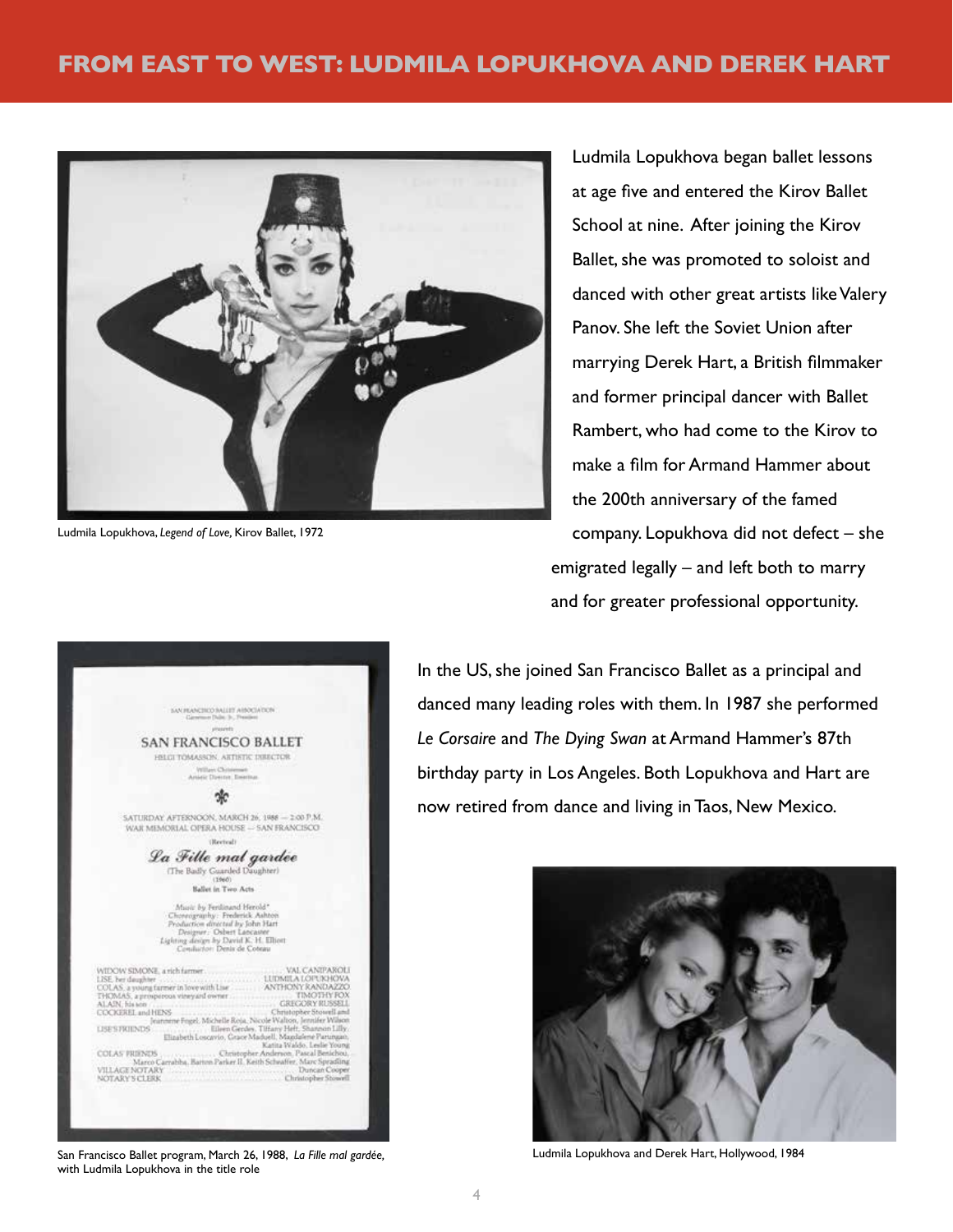## **LEAPING TO FREEDOM: THE DEFECTORS**

Rudolf Nureyev, Mikhail Baryshnikov, and Natalia Makarova were great classical ballet dancers whose defections from the Soviet Union significantly influenced the cultural Cold War. Rudolf Nureyev came to Paris in May 1961 with the Kirov Ballet. He was an instant star – writer Janet Flanner called him "the strangest, and uncontestably the most influential, personality  $-$  as well as the greatest technician  $-$  since Nijinsky, to whom he is the first ever to be compared." Just before he was to be whisked back to the Soviet Union by his nervous Soviet handlers, he defected on June 16, 1961, at the Paris airport.

Nine years later, Natalia Makarova defected while on tour with the Kirov in London. Mikhail Baryshnikov followed, defecting from the Kirov in Toronto in 1974. Both said they defected for access to greater artistic opportunity, not for political reasons, as also was true of Nureyev.



Kenn Duncan "New York Ballet" Juni/Juli '81

#### THE COMPAGNIE PHOTOGALERIE





All three dancers went on to high-wattage international dance careers in the West, and helped create a much higher level of awareness about classical ballet in the US, likely increasing attendance at dance performances, the growth of dance schools, and the choice of dance as a career by young Americans.

by Max Waldman, 1974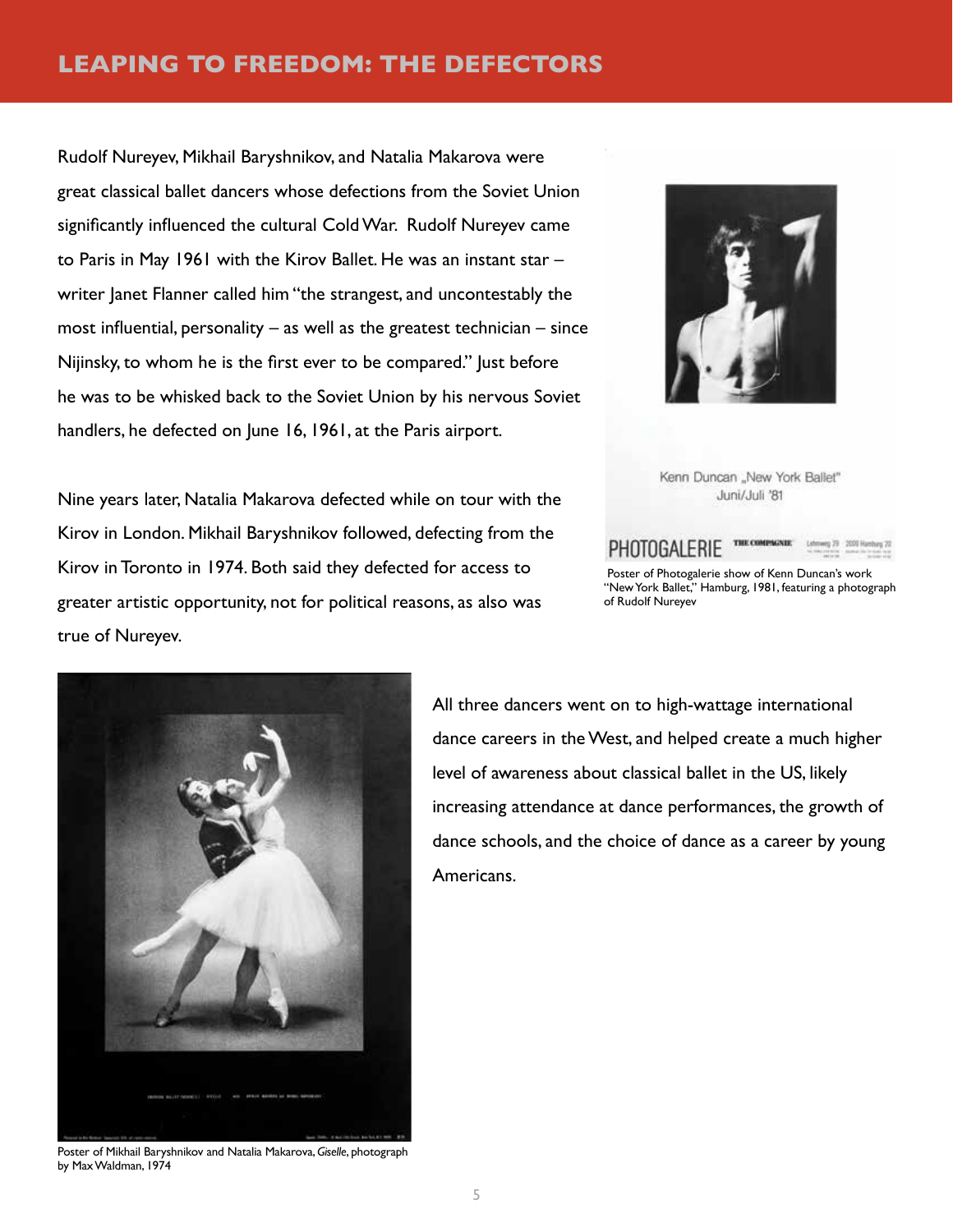## **DANCE IN SOVIET LIFE AND POLITICS**

Classical ballet had a prominence in the Soviet Union that eclipsed its presence in the US. Ballet was seen by the Soviet government as a useful canvas for political propaganda, and dancers and dance companies were controlled tightly but also given resources far beyond other cultural institutions. This was especially true for the two most prominent companies – the Bolshoi and the Kirov. There were state-sponsored schools for ballet



Ballet "Beauty Bar" soap, East Germany



Postcard for Russian Ballet Youth Festival, 1956

dancers, ballet companies, and amateur groups throughout the Soviet Union, all controlled from Moscow. Dancers from outside the

"dance capitals" of Moscow and Leningrad could have significant careers, and dance was generally known to the public at a level not matched in the US.

As a result, dance often provided a metaphor for political commentary, and was accessible to a much wider audience than classical ballet fans. Dance was talked about and appreciated more broadly than has ever been the case in the US. For decades, ballet was used for propaganda purposes, to tell stories of Soviet workers and communicate the positive values of communism.



V. Kavrigina, *La Danse,* 1990, Soviet Union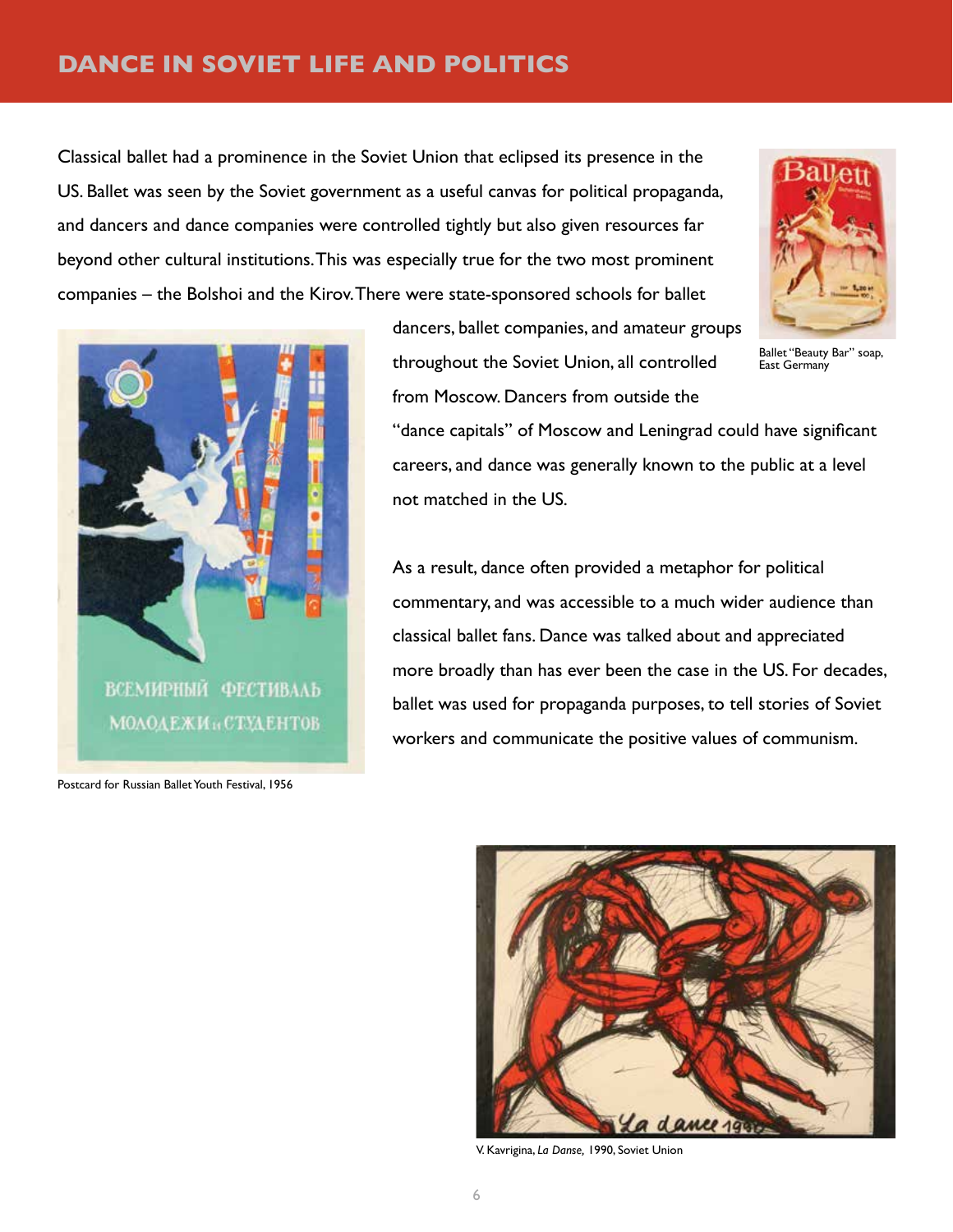## **EXHIBITION OBJECT LIST**

Poster of the classic 1948 film *The Red Shoes*, featuring images of star Moira Shearer and Leonide Massine (1896–1979), a Russian dancer and choreographer born in Moscow who worked extensively with Diaghilev and the Ballets Russes, and danced mostly in the West. The film brought attention to classical ballet in the West, and to its Russian roots.

Program for a screening of the restored film *The Red Shoes*, September 14, 2017, at California State University, Northridge, Mike Curb College of Arts, Media and Communication. After nearly 70 years it is likely still the best-known feature film about classical ballet, and inspired a 2017 ballet choreographed by Sir Matthew Bourne.

Video, "It isn't Wrong Because it isn't Russian," shows esteemed Danish dancer Erik Bruhn, who had studied with a Russian émigré teacher in Copenhagen, and Rudolf Nureyev at the barre, in class together – they also were lovers at the time, and Nureyev had studied Bruhn's technique with pirated ballet films.

Video, "Pas de Deux" from *Le Corsaire*, choreographed by Marius Petipa, danced by Ludmila Lopukhova and Christopher Boatwright for Armand Hammer's 87th birthday party, accompanied by the Los Angeles Chamber Orchestra.

Video, "The Dying Swan," danced by Ludmila Lopukhova, for Armand Hammer's 87th birthday party, with accompaniment by the renowned Russian cellist Mstislav Rostropovich.

*The Dancer Defects: The Struggle for Cultural Supremacy during the Cold War* by David Caute (Oxford University Press, 2003).

Bust of Galina Ulanova, the reigning Soviet ballerina for 30 years, who danced with the Bolshoi Ballet in the company's 1956 appearances in London, came to New York with the Bolshoi in 1959, and retired in 1960. Stalin had earlier sent her to the West to perform in the late 1940s.

Program for the Bolshoi Ballet's June 17, 1975, performance at the Shrine Auditorium, Los Angeles. The ballets performed were *Spartacus*, choreographed by Yuri Grigorovich and premiered at the Bolshoi in 1968 – it was the Bolshoi's signature work for 30 years – and classic ballets *Giselle, Swan Lake,* and *Don Quixote.* 

Photo of former Los Angeles County Supervisor Zev Yaroslavsky—long before he was elected to that office—handing out flyers at a demonstration at the Shrine Auditorium, where the Moiseyev dancers performed in August 1970.

Photo of Shrine event sign in the background and protesters with picket signs in the foreground; the Shrine sign announces the upcoming performance of Moiseyev Dance Company.

#### Lajos Sostarics, *Béke leszerelés: Követelik a világ népei!,* 1962.

Hungarian cartoon showing Khrushchev handing a note to Kennedy. The note reads "Béke leszerelés," which literally means "peace disarmament." Khrushchev is quickly moving toward Kennedy, suggesting that he was the one who gave in to the build-up of military pressure. The artist, Lajos Sostarics, was born in 1896 in Zagreb.

Martha Swope, *Kent Stowell*, photograph, 1962.

Francia Russell working with Altynai Asylmuratova, principal dancer for Balanchine's *Theme & Variations* at the Mariinsky Theatre, Leningrad, February 1989.

Francia Russell and dancers at the end of a performance of *Theme & Variations*.

Talk with audience at *Theme & Variations* performance, with Barbara Horgan, Suzanne Farrell, Oleg Vinogradov (Artistic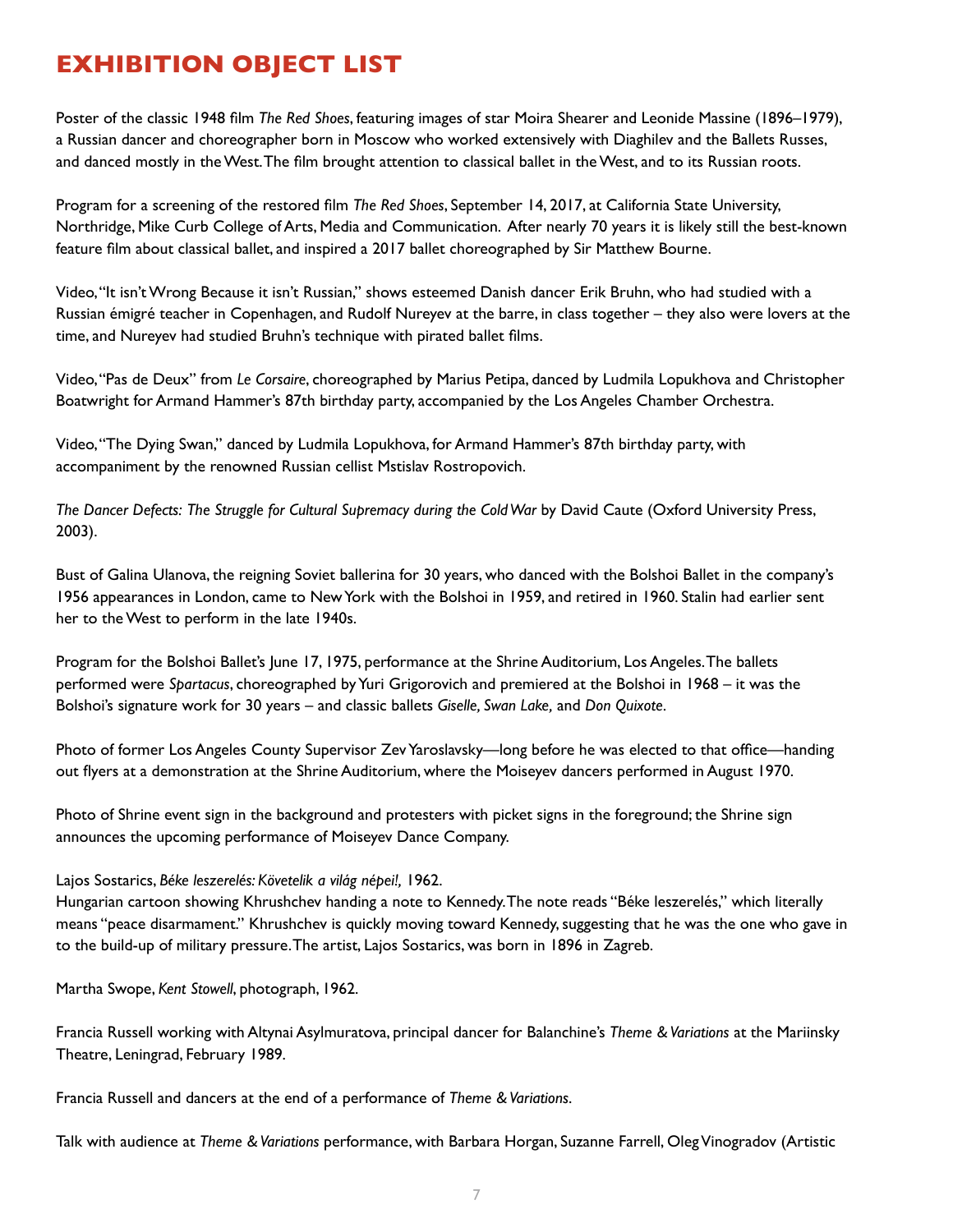Director, Kirov Ballet), Francia Russell and Alla (interpreter).

Francia Russell during dress rehearsal for *Theme & Variations*.

Ludmila Lopukhova thrusting Baryshnikov forward, *Prodigal Son*, performance of Kirov Ballet, 1972.

Ludmila Lopukhova, *Legend of Love*, soloist, performance of Kirov Ballet, 1977 .

Program for Kirov Ballet performance, February 11, 1984, October Hall, Leningrad. It was Ludmila Lopukhova's last performance with the Kirov. She arrived in the United States on February 29, 1984. Lopukhova danced the Pas de Trois in *Paquita*, choreographed by Marius Petipa.

Ludmila and Derek, photograph taken in Leningrad, 1983.

Ludmila and Derek, photograph taken in Hollywood, 1984.

"LA Chamber Ballet Rewards a Full House," Sasha Anawalt, review in *Herald Examiner*, May 18, 1985.

Program for 87th Birthday Celebration, Armand Hammer.

Letter from Armand Hammer, April 10, 1984.

Ludmila Lopukhova, *The Dying Swan*, photo by David Robin.

San Francisco Ballet program, 1987. Lopukhova danced the title role in *La Sylphide*.

San Francisco Ballet program, March 26, 1988, *La Fille mal gardée*, with Ludmila Lopukhova in the title role.

Program for Nureyev's guest-artist appearance with National Ballet of Canada, April 2, 1974, Shrine Auditorium, Los Angeles, dancing *Don Juan, The Sleeping Beauty* and *Giselle.*

Program for Nureyev's appearance with American Ballet Theatre, *Raymonda*, February 16, 1976, Dorothy Chandler Pavilion, Los Angeles.

Poster for Photogalerie Show of Kenn Duncan's work "New York Ballet," 1981, Hamburg, Germany, featuring photograph of Rudolf Nureyev.

Christie's Catalog for New York City Auction, January 12-13, 1995, for auction of contents of Rudolf Nureyev's Paris and New York City apartments.

*Rudolf Nureyev* by Diane Solway (William Morrow & Co, 1998). The book is signed by the author, and is opposite a letter from Lola Fisher to Solway - Lola Fisher toured the Soviet Union in 1960 as Eliza Doolittle in *My Fair Lady*, after being understudy to Julie Andrews on Broadway.

Joel Lobenthal, *Alla Osipenko: Beauty and Resistance in Soviet Ballet (Oxford University Press, 2016).* 

Program for American Ballet Theatre Gala, March 6, 1976, Dorothy Chandler Pavilion, Los Angeles, with Baryshnikov, Makarova, and many others.

Poster of Mikhail Baryshnikov and Natalia Makarova, *Giselle*, photo by Max Waldman, 1974.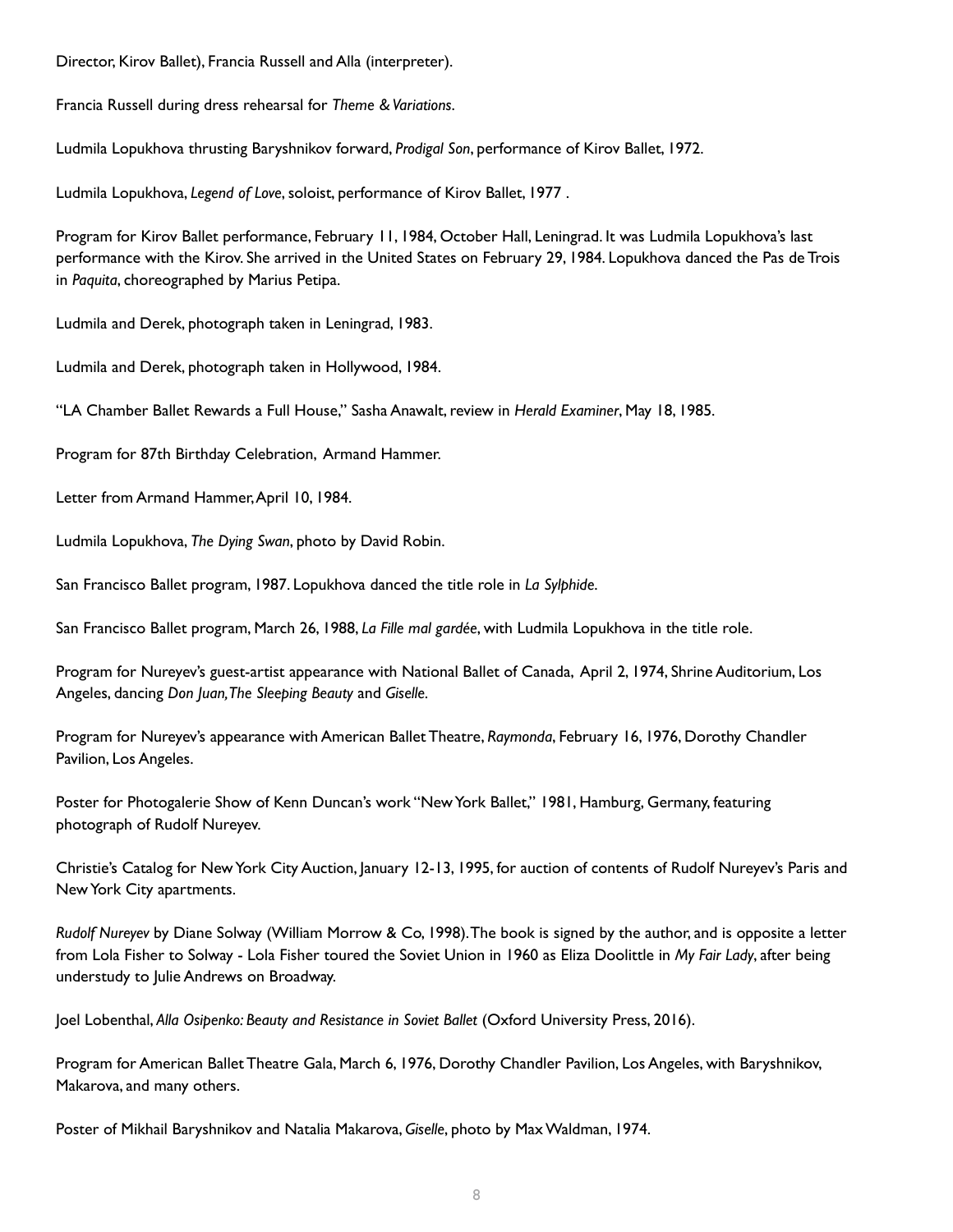*Baryshnikov in Color,* photographs by Martha Swope and others (Harry K. Abrams, 1980).

*Baryshnikov at Work*, photographs by Martha Swope (Alfred A. Knopf, 1976).

#### Genrikh Frantsevich Bzhozovsky, *Portrait of Ludmilla*, 1965.

The Minsk-born artist Genrikh Frantsevich Bzhozovsky created more than 2,000 paintings before his death in 2006 at age 94. This portrait is of his daughter, who danced in the Opera and Ballet of the Republic of Belarus (near her home) and at the Bolshoi Theatre. She continues to teach ballet in Belarus.

#### Vera Tsignadze, 1970s.

A paper packet with eight black-and-white photos of the ballerina Vera Tsignadze in various roles. The back says: "People's artist of the GSSR Winner of State Prizes: She was Georgia's first prima ballerina."

*Swan Lake*, music by Peter Ilich Tchaikovsky, Melodiya 3-disc set, 1969. Recording of the Symphony Orchestra of All-Union Radio and Television, conducted by Gennady Rozhdestvensky.

### Postcard for Russian Ballet Youth Festival, 1956.

The Russian Ballet Youth Festival was one of many festivals organized to present the talents of young dancers in the Soviet Union.

Poster for the State Concert Ballet Ensemble of the USSR, 1972. The State Concert Ballet Ensemble was under the artistic direction of Yuri Zhdanov (whose name appears on the poster).

#### Ballett "Beauty Bar," n.d.

In German it is called "Ballett Schönheitsseife," a product line manufactured by the East German soap factory Konsum Seifenwerk Riesa. During its production between 1949 and 1989, the "Beauty Bar" was available for 1.20 German Marks in the former German Democratic Republic.

#### Mikhail Rozhdestvin, *Quiet Please - Rehearsal in Session*, 1991, Soviet Union.

The image of four sets of ballerina's legs is framed by a television screen, and the dancers are in front of a camouflageprint stage curtain. The dance position of the legs spells out the Russian acronym GKChP, which stands for the State Emergency Committee, the group of eight men that staged the 1991 failed coup to overthrow Gorbachev. On the bottom left of the screen is the date 19.08.1991, which was the exact day of the attempted coup. The sign hanging from a knob of the television reads "Quiet! Rehearsal in session!" which references the planning of the coup while ridiculing it by comparing it to a ballet performance; the military-patterned curtains refer to the military intervention that shut down the coup attempt.

#### V. Kavrigina, *La Danse*, 1990, Soviet Union.

This poster reflects and distorts Henri Matisse's famous work *La Danse*, of which there are two versions: the first, lightercolored study, and the second, more vibrantly colored painting of the same female figures, joined by the hand in a circular dance. Here, the dancers are clearly male, shown by the sketched male genitalia, and their dance appears painful and forced, with the figures connected by violently grabbing each other's hair rather than each other's hands. These figures dance on a white background, rather than the blue-green background of the original work, and their mouths are open in a silent yell as opposed to Matisse's close-mouthed figures.